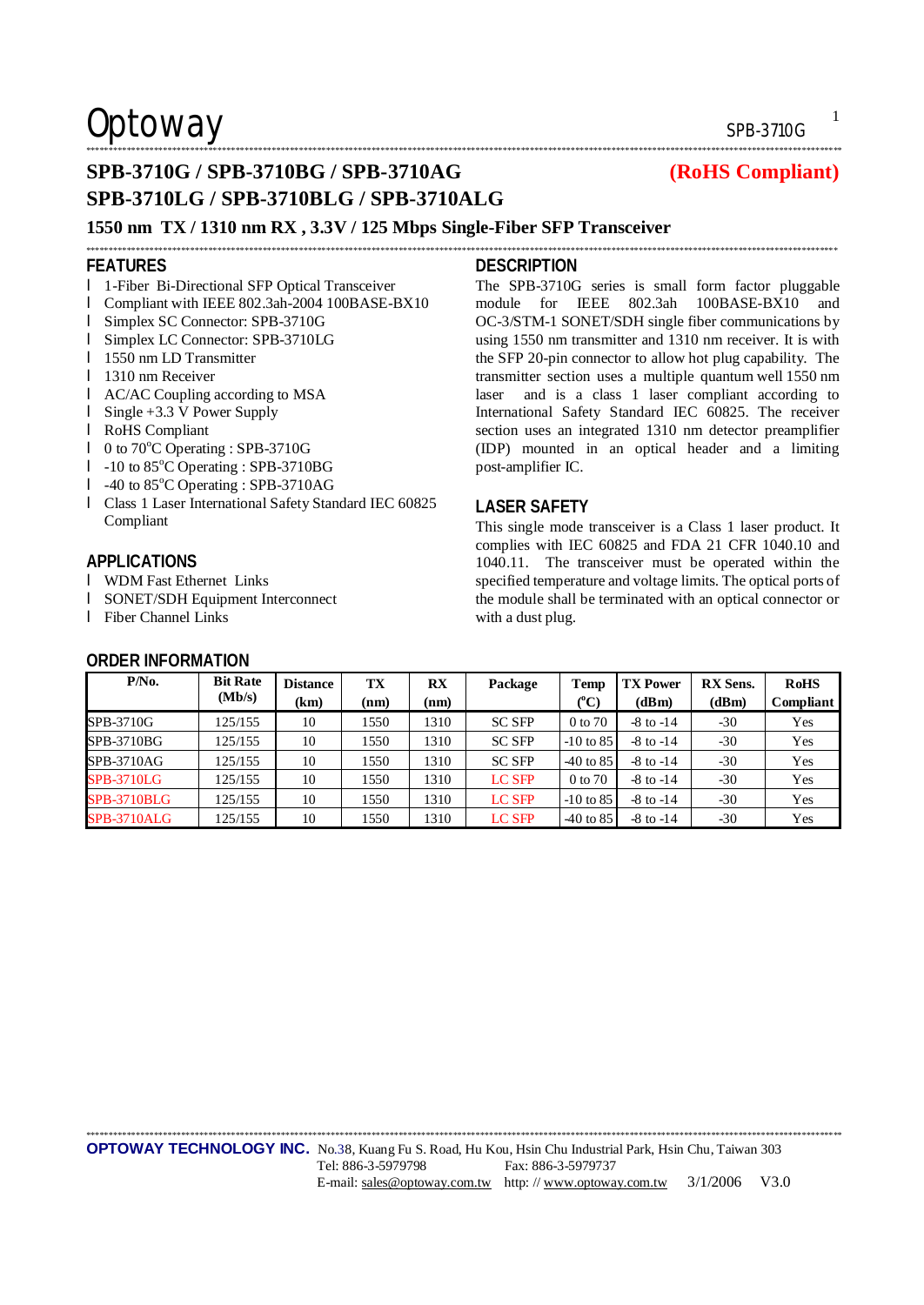2

\*\*\*\*\*\*\*\*\*\*\*\*\*\*\*\*\*\*\*\*\*\*\*\*\*\*\*\*\*\*\*\*\*\*\*\*\*\*\*\*\*\*\*\*\*\*\*\*\*\*\*\*\*\*\*\*\*\*\*\*\*\*\*\*\*\*\*\*\*\*\*\*\*\*\*\*\*\*\*\*\*\*\*\*\*\*\*\*\*\*\*\*\*\*\*\*\*\*\*\*\*\*\*\*\*\*\*\*\*\*\*\*\*\*\*\*\*\*\*\*\*\*\*\*\*\*\*\*\*\*\*\*\*\*\*\*\*\*\*\*\*\*\*\*\*\*\*\*\*\*\*\*\*\*\*\*\*\*\*\*\*\*\*\*\*\*

**Absolute Maximum Ratings** 

| <b>AUSULULE MAXIMUMI NAUMES</b>   |               |            |            |              |              |  |  |  |  |  |  |
|-----------------------------------|---------------|------------|------------|--------------|--------------|--|--|--|--|--|--|
| <b>Parameter</b>                  | <b>Symbol</b> | Min        | <b>Max</b> | <b>Units</b> | <b>Notes</b> |  |  |  |  |  |  |
| <b>Storage Temperature</b>        | Tstg          | $-40$      | 85         | $\rm ^{o}C$  |              |  |  |  |  |  |  |
| <b>Operating Case Temperature</b> | Topr          |            | 70         | $^{\circ}C$  | SPB-3710G    |  |  |  |  |  |  |
|                                   |               | $-10$      | 85         |              | SPB-3710BG   |  |  |  |  |  |  |
|                                   |               | $-40$      | 85         |              | SPB-3710AG   |  |  |  |  |  |  |
| <b>Power Supply Voltage</b>       | Vcc           |            | 3.6        |              |              |  |  |  |  |  |  |
| <b>Input Voltage</b>              | $---$         | <b>GND</b> | Vcc        |              |              |  |  |  |  |  |  |
| <b>Output Current</b>             | Iout          |            | 30         | mA           |              |  |  |  |  |  |  |

| <b>Recommended Operating Conditions</b> |                                               |       |         |            |                                  |  |  |  |
|-----------------------------------------|-----------------------------------------------|-------|---------|------------|----------------------------------|--|--|--|
| <b>Parameter</b>                        | Symbol                                        | Min   | l'vp    | <b>Max</b> | <b>Units / Notes</b>             |  |  |  |
| <b>Power Supply Voltage</b>             | Vcc                                           | 3.1   | 3.3     | 3.5        |                                  |  |  |  |
| Power Supply Current                    | $\mathbf{I}_{\text{CC}}(\text{TX}+\text{RX})$ |       | 200     | 300        | mA                               |  |  |  |
| <b>Operating Case Temperature</b>       | Topr                                          | 0     |         | 70         | $\mathrm{^{\circ}C}$ / SPB-3710G |  |  |  |
|                                         |                                               | $-10$ |         | 85         | $^{\circ}$ C / SPB-3710BG        |  |  |  |
|                                         |                                               | $-40$ |         | 85         | $\rm ^{o}C$ / SPB-3710AG         |  |  |  |
| Data Rate                               |                                               |       | 125/155 | 200        | Mb/s                             |  |  |  |

| Transmitter Specifications ( $0^{\circ}$ C < Topr < 70 $^{\circ}$ C, 3.1V < Vcc < 3.5V) |                                                                  |          |       |                |              |                   |  |  |
|-----------------------------------------------------------------------------------------|------------------------------------------------------------------|----------|-------|----------------|--------------|-------------------|--|--|
| <b>Parameter</b>                                                                        | <b>Symbol</b>                                                    | Min      | Typ   | Max            | <b>Units</b> | <b>Notes</b>      |  |  |
| <b>Optical</b>                                                                          |                                                                  |          |       |                |              |                   |  |  |
| <b>Optical Transmit Power</b>                                                           | P <sub>O</sub>                                                   | $-14$    | $---$ | $-8$           | dBm          |                   |  |  |
| <b>Output Center Wavelength</b>                                                         | λ                                                                | 1480     |       | 1580           | nm           |                   |  |  |
| Output Spectrum Width                                                                   | Δλ                                                               |          | ---   | 3              | nm           | RMS $(\sigma)$    |  |  |
| <b>Extinction Ratio</b>                                                                 | $E_R$                                                            | 8.2      | ---   | ---            | dB           |                   |  |  |
| Output Eye                                                                              | Compliant with Bellcore GR-253-CORE and ITU recommendation G.957 |          |       |                |              |                   |  |  |
| <b>Optical Rise Time</b>                                                                |                                                                  |          |       | 2              | ns           | 10% to 90% Values |  |  |
| <b>Optical Fall Time</b>                                                                | tr                                                               |          |       | $\overline{2}$ | ns           | 10% to 90% Values |  |  |
| <b>Relative Intensity Noise</b>                                                         | RIN                                                              |          |       | $-116$         | dB/Hz        |                   |  |  |
| <b>Total Jitter</b>                                                                     | TJ                                                               |          |       | 1.0            | ns           | $\overline{2}$    |  |  |
| <b>Electrical</b>                                                                       |                                                                  |          |       |                |              |                   |  |  |
| Data Input Current - Low                                                                | $I_{II}$                                                         | $-350$   |       |                | μA           |                   |  |  |
| Data Input Current - High                                                               | $I_{IH}$                                                         |          |       | 350            | μA           |                   |  |  |
| Differential Input Voltage                                                              | $\rm V_{\rm IH}$ - $\rm V_{\rm IL}$                              | 0.5      |       | 2.4            | V            | Peak-to-Peak      |  |  |
| TX Disable Input Voltage - Low                                                          | $T_{\underline{DIS, L}}$                                         | $\Omega$ |       | 0.5            | V            | 3                 |  |  |
| TX Disable Input Voltage - High                                                         | $T_{\rm DIS, H}$                                                 | 2.0      |       | Vcc            | V            | 3                 |  |  |
| <b>TX Disable Assert Time</b>                                                           | <b>TASSERT</b>                                                   |          |       | 10             | μs           |                   |  |  |
| TX Disable Deassert Time                                                                | T <sub>DEASSERT</sub>                                            |          |       |                | ms           |                   |  |  |
| TX Fault Output Voltage -- Low                                                          | $T_{\rm{FaultL}}$                                                | $\Omega$ |       | 0.5            | V            | 4                 |  |  |
| TX Fault Output Voltage -- High                                                         | $T_{\rm FaultH}$                                                 | 2.0      |       | $Vec+0.3$      | V            | 4                 |  |  |

Notes: 1. Output power is power coupled into a 9/125 μm single mode fiber.

2. Measured with a  $2^{23}$ -1 PRBS.

3. There is an internal 4.7K to 10K ohm pull-up resistor to VccTX.

4. Open collector compatible, 4.7K to 10K ohm pull-up to Vcc (Host Supply Voltage).

\*\*\*\*\*\*\*\*\*\*\*\*\*\*\*\*\*\*\*\*\*\*\*\*\*\*\*\*\*\*\*\*\*\*\*\*\*\*\*\*\*\*\*\*\*\*\*\*\*\*\*\*\*\*\*\*\*\*\*\*\*\*\*\*\*\*\*\*\*\*\*\*\*\*\*\*\*\*\*\*\*\*\*\*\*\*\*\*\*\*\*\*\*\*\*\*\*\*\*\*\*\*\*\*\*\*\*\*\*\*\*\*\*\*\*\*\*\*\*\*\*\*\*\*\*\*\*\*\*\*\*\*\*\*\*\*\*\*\*\*\*\*\*\*\*\*\*\*\*\*\*\*\*\*\*\*\*\*\*\*\*\*\*\*\*\* **OPTOWAY TECHNOLOGY INC.** No.38, Kuang Fu S. Road, Hu Kou, Hsin Chu Industrial Park, Hsin Chu, Taiwan 303 Tel: 886-3-5979798 Fax: 886-3-5979737 E-mail: [sales@optoway.com.tw](mailto:sales@optoway.com.tw) http: // [www.optoway.com.tw](http://www.optoway.com.tw) 3/1/2006 V3.0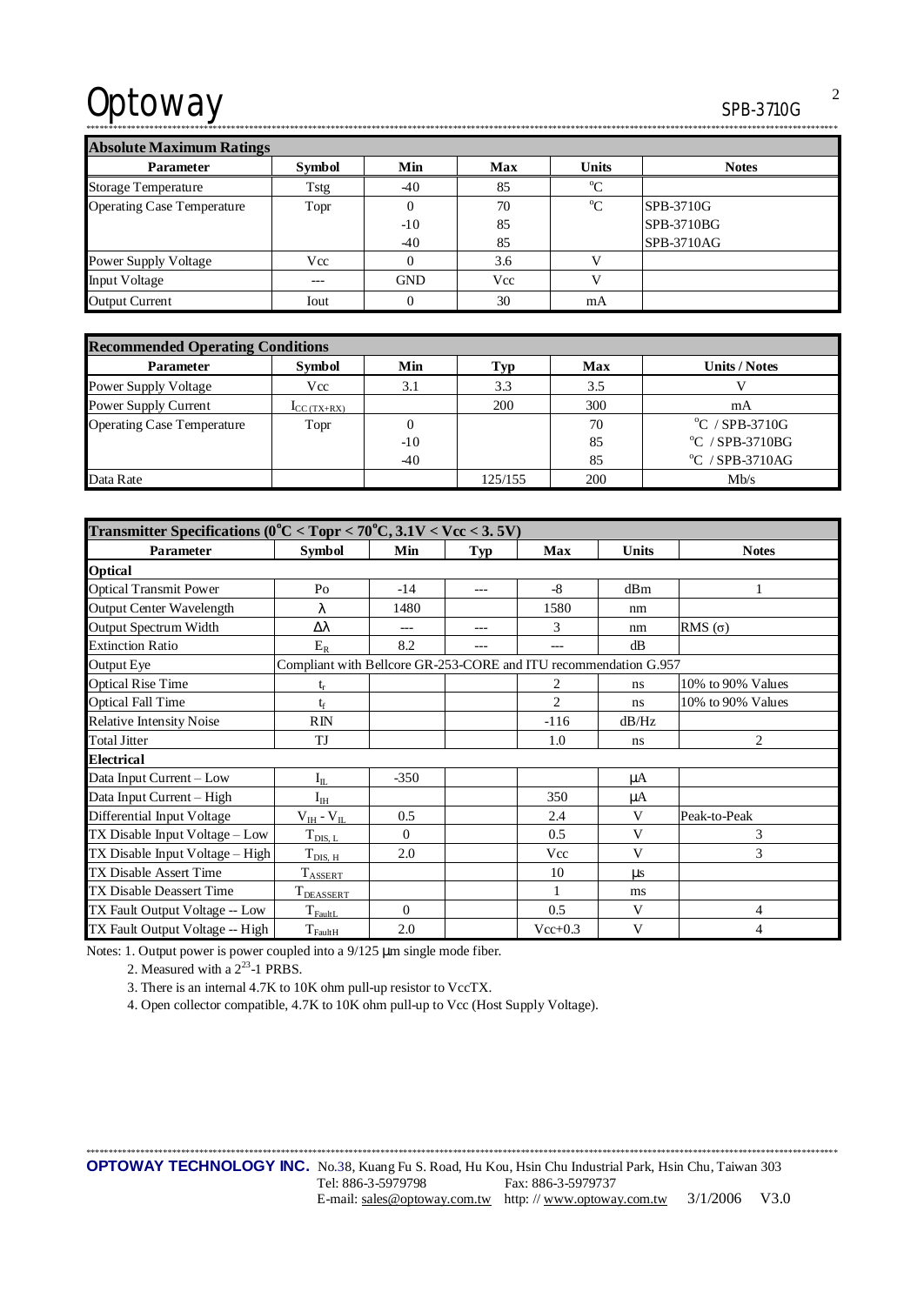| SPB-371UG |  |  |  |  |  |  |  |  |  |  |  |
|-----------|--|--|--|--|--|--|--|--|--|--|--|
|           |  |  |  |  |  |  |  |  |  |  |  |

| Receiver Specifications ( $0^{\circ}$ C < Topr < 70 $^{\circ}$ C, 3.1 V < Vcc < 3.5V) |                               |          |            |             |         |                         |  |  |  |
|---------------------------------------------------------------------------------------|-------------------------------|----------|------------|-------------|---------|-------------------------|--|--|--|
| <b>Parameter</b>                                                                      | <b>Symbol</b>                 | Min      | <b>Typ</b> | Max         | Units   | <b>Notes</b>            |  |  |  |
| <b>Optical</b>                                                                        |                               |          |            |             |         |                         |  |  |  |
| Sensitivity                                                                           | ---                           |          |            | $-30$       | dBm     | 5                       |  |  |  |
| Maximum Input Power                                                                   | Pin                           | $-8$     |            | ---         | dBm     |                         |  |  |  |
| Signal Detect -- Asserted                                                             | Pa                            |          | ---        | $-30$       | dBm     | Transition: low to high |  |  |  |
| Signal Detect -- Deasserted                                                           | Pd                            | $-43$    |            | ---         | dBm     | Transition: high to low |  |  |  |
| Signal detect -- Hysteresis                                                           |                               | 1.0      | ---        |             | dB      |                         |  |  |  |
| Wavelength of Operation                                                               |                               | 1260     |            | 1360        | nm      | 6                       |  |  |  |
| <b>Optical Return Loss</b>                                                            | ORL                           | 14       |            |             | dB      |                         |  |  |  |
| <b>Electrical</b>                                                                     |                               |          |            |             |         |                         |  |  |  |
| <b>Differential Output Voltage</b>                                                    | $V_{OH} - V_{OL}$             | 0.6      |            | 2.0         | V       |                         |  |  |  |
| Output LOS Voltage -- Low                                                             | $V_{OL}$                      | $\Omega$ |            | 0.5         | V       | 7                       |  |  |  |
| Output LOS Voltage - High                                                             | $V_{OH}$                      | 2.0      |            | $Vec{+}0.3$ | V       | $\overline{7}$          |  |  |  |
| <b>Signal Detect Assert Time</b>                                                      | $AS_{MAX}$                    |          |            | 100         | $\mu$ s | OFF to ON               |  |  |  |
| <b>Signal Detect Deassert Time</b>                                                    | $\mathrm{ANS}_{\mathrm{MAX}}$ |          |            | 300         | $\mu$ s | ON to OFF               |  |  |  |

Notes: 5. Minimum sensitivity and saturation levels at BER 1E-12 for a  $2^7$ -1 PRBS.

6. At least 30 dB optical isolation for the wavelength 1480 to 1580 nm.

7. Open collector compatible, 4.7K to 10K ohm pull-up to Vcc (Host Supply Voltage).

### **RECOMMENDED CIRCUIT SCHEMATIC**



3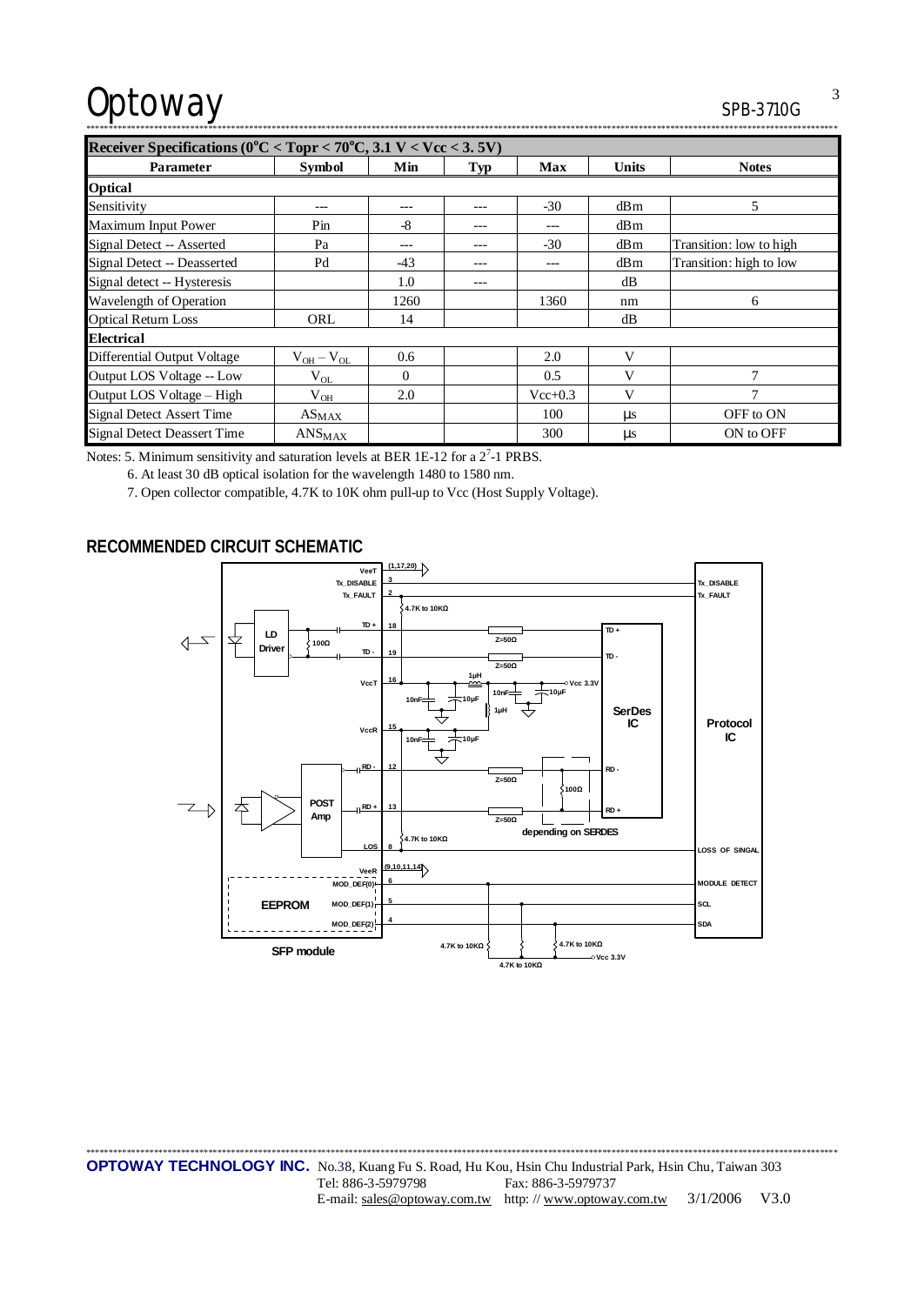### **CONNECTION DIAGRAM**



\*\*\*\*\*\*\*\*\*\*\*\*\*\*\*\*\*\*\*\*\*\*\*\*\*\*\*\*\*\*\*\*\*\*\*\*\*\*\*\*\*\*\*\*\*\*\*\*\*\*\*\*\*\*\*\*\*\*\*\*\*\*\*\*\*\*\*\*\*\*\*\*\*\*\*\*\*\*\*\*\*\*\*\*\*\*\*\*\*\*\*\*\*\*\*\*\*\*\*\*\*\*\*\*\*\*\*\*\*\*\*\*\*\*\*\*\*\*\*\*\*\*\*\*\*\*\*\*\*\*\*\*\*\*\*\*\*\*\*\*\*\*\*\*\*\*\*\*\*\*\*\*\*\*\*\*\*\*\*\*\*\*\*\*\*\*

| <b>PIN</b> | <b>Signal Name</b> | Description                           | PIN | <b>Signal Name</b>  | <b>Description</b>                |
|------------|--------------------|---------------------------------------|-----|---------------------|-----------------------------------|
|            | TX GND             | <b>Transmitter Ground</b>             | 11  | <b>RX GND</b>       | Receiver Ground                   |
| 2          | TX Fault           | <b>Transmitter Fault Indication</b>   | 12  | <b>RX DATA OUT-</b> | Inverse Receiver Data Out         |
| 3          | <b>TX Disable</b>  | Transmitter Disable (Module disables  | 13  | RX DATA OUT+        | Receiver Data Out                 |
|            |                    | on high or open)                      |     |                     |                                   |
| 4          | MOD-DFE2           | Modulation Definition $2 - Two wires$ | 14  | <b>RX GND</b>       | Receiver Ground                   |
|            |                    | serial ID Interface                   |     |                     |                                   |
| 5          | MOD-DEF1           | Modulation Definition $1 - Two wires$ | 15  | Vcc RX              | Receiver Power $-3.3V \pm 5\%$    |
|            |                    | serial ID Interface                   |     |                     |                                   |
| 6          | MOD-DEF0           | Modulation Definition $0 -$ Ground in | 16  | Vcc TX              | Transmitter Power $-3.3V \pm 5\%$ |
|            |                    | Module                                |     |                     |                                   |
| 7          | N/C                | Not Connected                         | 17  | TX GND              | <b>Transmitter Ground</b>         |
| 8          | <b>LOS</b>         | Loss of Signal                        | 18  | TX DATA IN+         | Transmitter Data In               |
| 9          | <b>RX GND</b>      | Receiver Ground                       | 19  | TX DATA IN-         | Inverse Transmitter Data In       |
| 10         | <b>RX GND</b>      | Receiver Ground                       | 20  | <b>TX GND</b>       | <b>Transmitter Ground</b>         |

### **Module Definition**

| <b>Module Definition</b> | MOD-DEF2<br>PIN <sub>4</sub> | MOD-DEF1<br>PIN <sub>5</sub> | MOD-DEF0<br>PIN <sub>6</sub> | Interpretation by Host   |
|--------------------------|------------------------------|------------------------------|------------------------------|--------------------------|
|                          |                              |                              |                              |                          |
|                          | SDA                          | SCL                          | LV-TTL Low                   | Serial module definition |
|                          |                              |                              |                              | protocol                 |

Module Definition 4 specifies a serial definition protocol. For this definition, upon power up, MOD-DEF(1:2) appear as no connector (NC) and MOD-DEF(0) is TTL LOW. When the host system detects this condition, it activates the serial protocol. The protocol uses the 2-wire serial CMOS  $E^2$ PROM protocol of the ATMEL AT24C01A/02/04 family of components.

\*\*\*\*\*\*\*\*\*\*\*\*\*\*\*\*\*\*\*\*\*\*\*\*\*\*\*\*\*\*\*\*\*\*\*\*\*\*\*\*\*\*\*\*\*\*\*\*\*\*\*\*\*\*\*\*\*\*\*\*\*\*\*\*\*\*\*\*\*\*\*\*\*\*\*\*\*\*\*\*\*\*\*\*\*\*\*\*\*\*\*\*\*\*\*\*\*\*\*\*\*\*\*\*\*\*\*\*\*\*\*\*\*\*\*\*\*\*\*\*\*\*\*\*\*\*\*\*\*\*\*\*\*\*\*\*\*\*\*\*\*\*\*\*\*\*\*\*\*\*\*\*\*\*\*\*\*\*\*\*\*\*\*\*\*\* **OPTOWAY TECHNOLOGY INC.** No.38, Kuang Fu S. Road, Hu Kou, Hsin Chu Industrial Park, Hsin Chu, Taiwan 303 Tel: 886-3-5979798 Fax: 886-3-5979737 E-mail: [sales@optoway.com.tw](mailto:sales@optoway.com.tw) http: // [www.optoway.com.tw](http://www.optoway.com.tw) 3/1/2006 V3.0

4